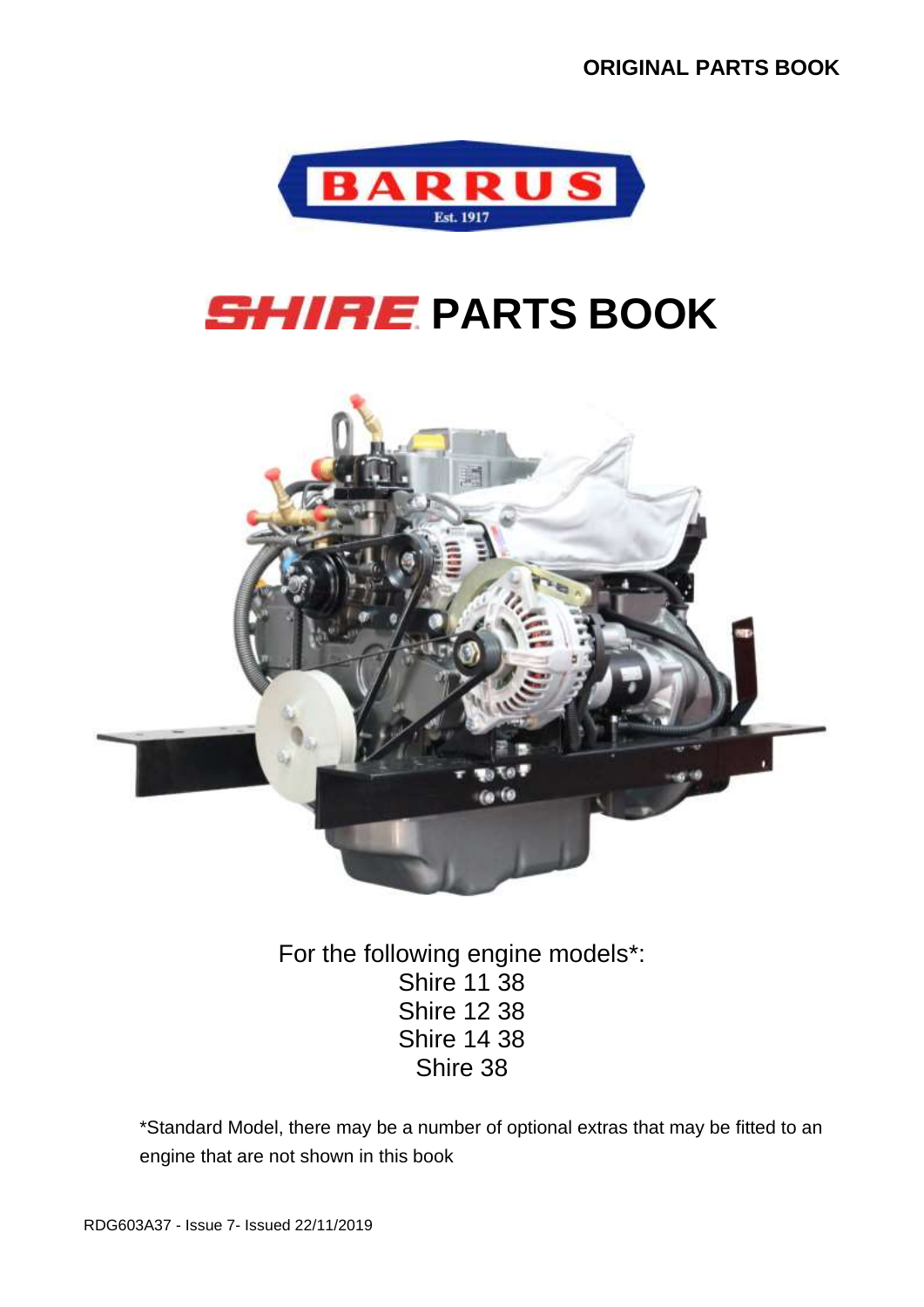



#### **Index**

| Page |
|------|
|      |
|      |
|      |
|      |
|      |
|      |
|      |
|      |
|      |
|      |
|      |
|      |
|      |
|      |
|      |
|      |
|      |
|      |
|      |
|      |
|      |
|      |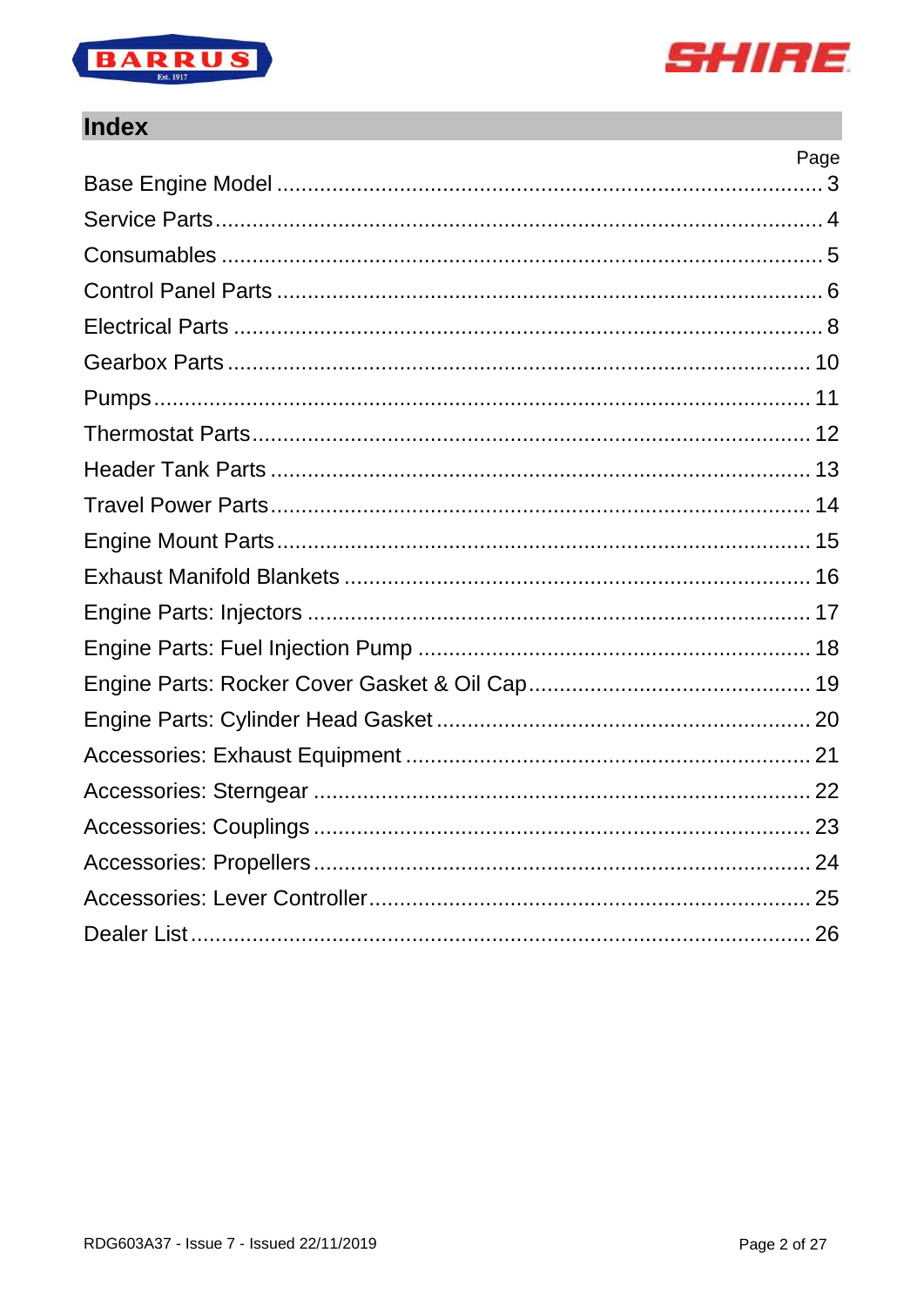



# <span id="page-2-0"></span>**Base Engine Model**

| <b>Shire Model</b> | <b>Base Engine</b> |
|--------------------|--------------------|
| <b>Shire 11 38</b> | 4TNV88-DSA         |
| <b>Shire 12 38</b> | 4TNV88-DSA         |
| <b>Shire 14 38</b> | 4TNV88-DSA         |
| Shire 38           | 4TNV88-BDYED-SH    |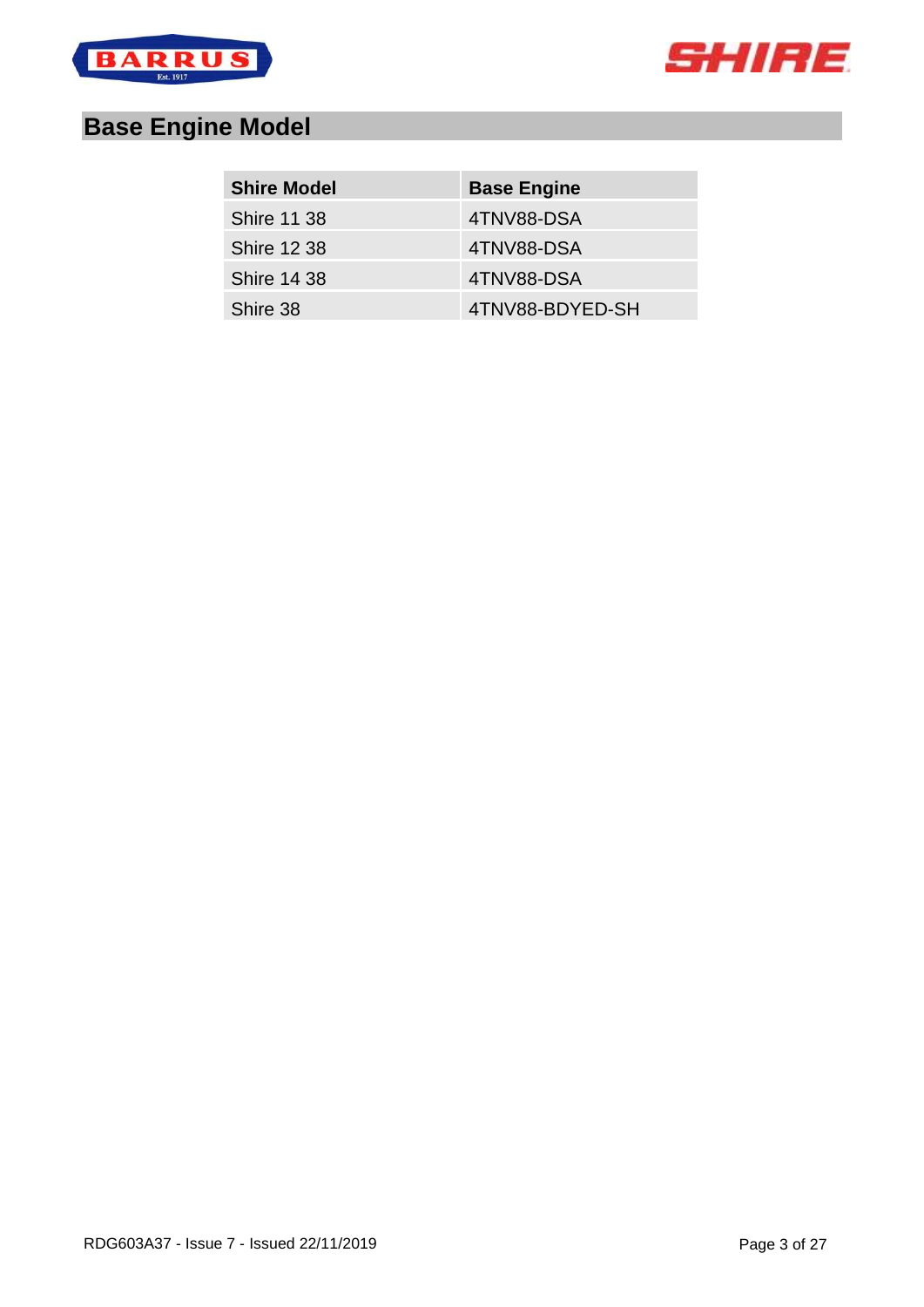



#### <span id="page-3-0"></span>**Service Parts**

| <b>Description</b>          | Part No.       | <b>Model</b>                              |
|-----------------------------|----------------|-------------------------------------------|
| <b>Fuel Filter</b>          | 119802-55810   | All                                       |
| <b>Air Filter Element</b>   | <b>RDG5795</b> | All                                       |
| <b>Oil Filter</b>           | 129150-35170   | All                                       |
| <b>50A Alternator Belt</b>  | <b>RDG6079</b> | All                                       |
| 110A Alternator Belt        | RDG0048974     | <b>Shire 11 38</b>                        |
| 125A Alternator Belt        | RDG0047511     | Shire 38<br>(from Serial No<br>xx-02663)  |
| <b>140A Alternator Belt</b> | <b>RDG6076</b> | <b>Shire 12 38</b><br><b>Shire 14 38</b>  |
| <b>150A Alternator Belt</b> | <b>RDG6076</b> | Shire 38<br>(up to Serial No<br>xx-02662) |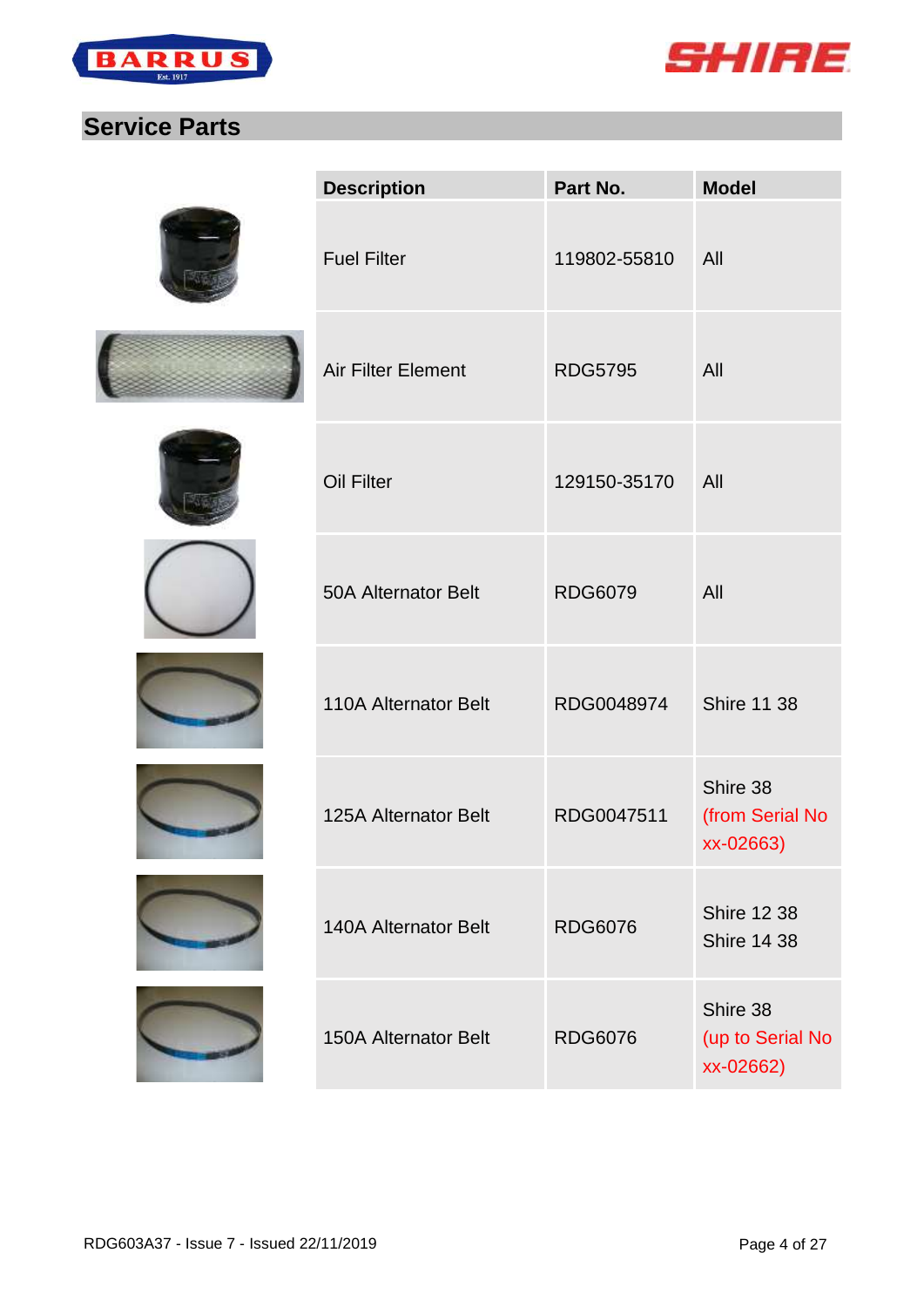



#### <span id="page-4-0"></span>**Consumables**

| ٠ |  |
|---|--|





| <b>Description</b>                                                                                                                                         | Part No.    | <b>Model</b> |
|------------------------------------------------------------------------------------------------------------------------------------------------------------|-------------|--------------|
| Engine Oil 10W40 CD 5L<br>Container (This can also<br>be used for a PRM 150<br>and PRM 280 Gearbox)<br><b>NOTE: This part number</b><br>supersedes RDG2797 | RDG6110     | All          |
| ATF Oil for PRM 90/120<br>Gearboxes                                                                                                                        | ATF-1L      | All          |
| Diesel Fuel Additive<br>500ml Container                                                                                                                    | RDG80210219 | All          |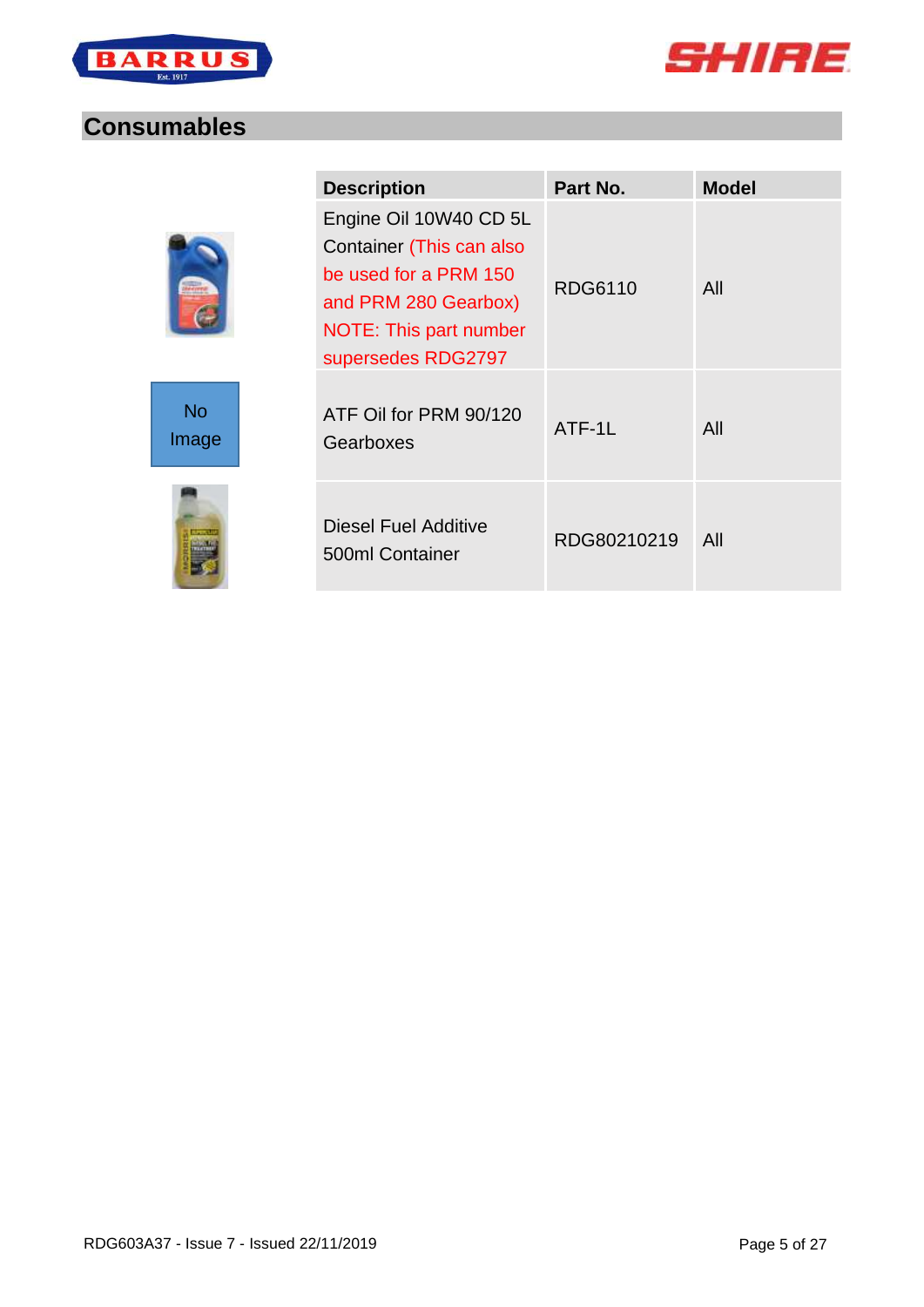



#### <span id="page-5-0"></span>**Control Panel Parts**

**\* The Shire 11 38 used a different type of panel which is no longer available. If the Control Panel or any of the parts in it require replacement the newer Standard/Deluxe Panel would be required.**

| No<br>Image |
|-------------|
|             |
|             |





| <b>Description</b>                                                          | Part No.        | <b>Model</b> |
|-----------------------------------------------------------------------------|-----------------|--------------|
| <b>Standard Control Panel</b>                                               | RDG20710110     | $All^*$      |
| <b>Deluxe Control Panel</b>                                                 | RDG20710111     | $All^*$      |
| <b>Ignition Switch</b>                                                      | <b>RDG215A5</b> | All          |
| Ignition Switch Kit (to<br>replace ignition switches<br>fitted before 2016) | <b>RDG215A6</b> | All          |
| <b>Tacho Gauge</b>                                                          | RDG20710158     | All          |
| Oil Pressure Gauge                                                          | RDG21710160     | All          |
| <b>Voltmeter Gauge</b>                                                      | RDG21710161     | All          |
| <b>Water Temperature</b><br>Gauge                                           | RDG21710159     | All          |
|                                                                             |                 |              |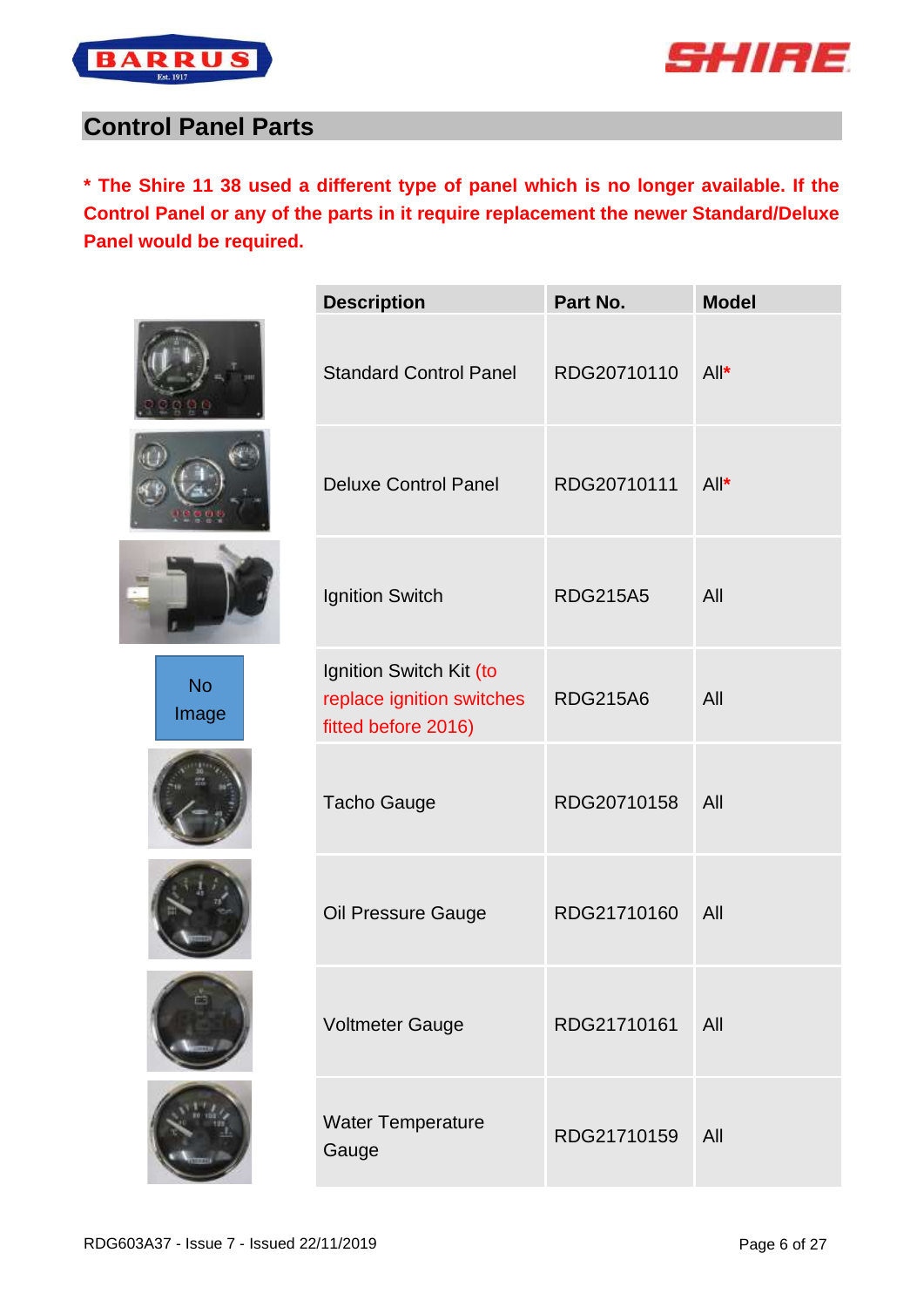



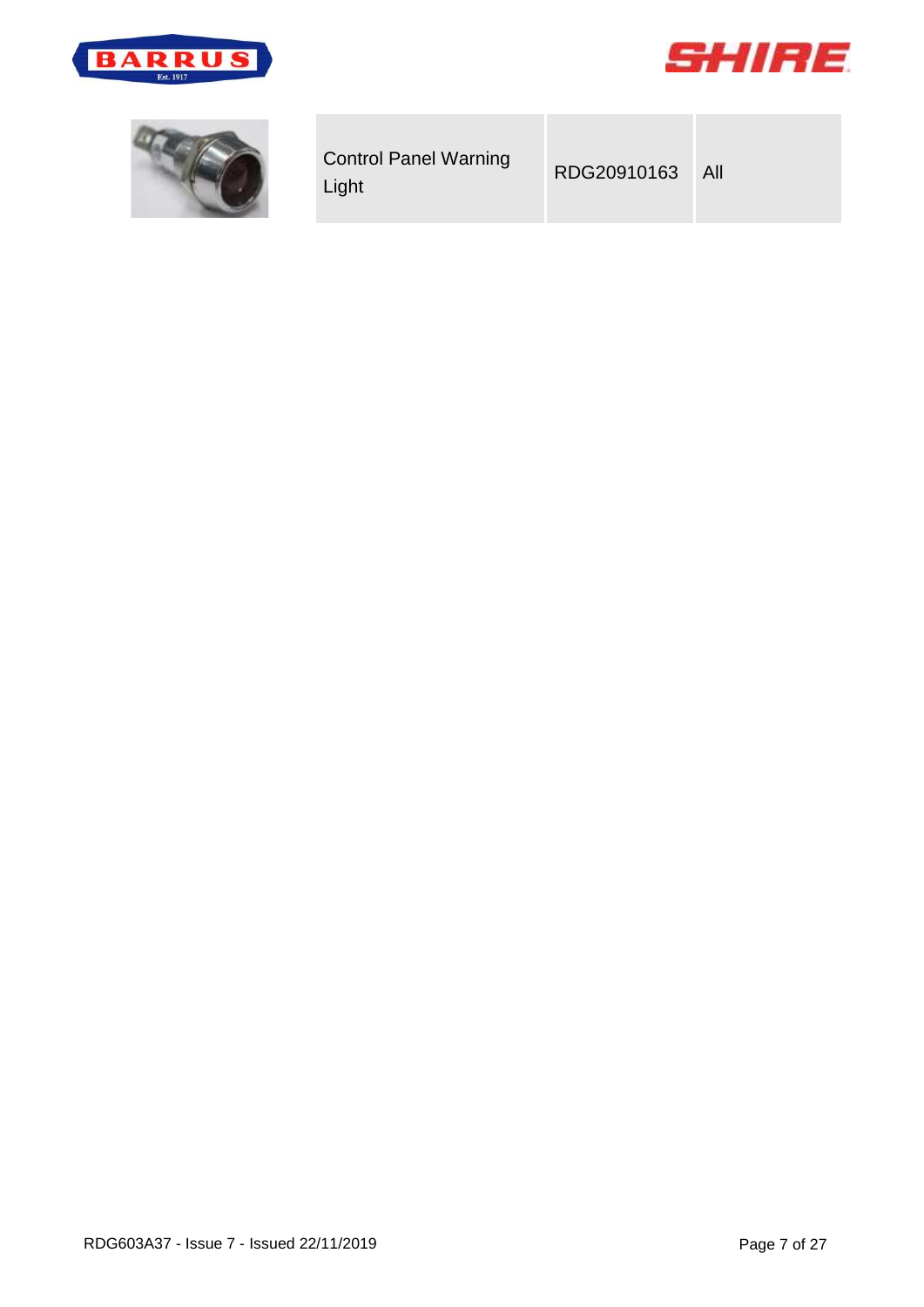



## <span id="page-7-0"></span>**Electrical Parts**

















| <b>Description</b>                                                                                   | Part No.         | <b>Model</b>                             |
|------------------------------------------------------------------------------------------------------|------------------|------------------------------------------|
| Extension Loom (2.3m)                                                                                | <b>RDG4041</b>   | All                                      |
| 50A Alternator                                                                                       | <b>AND0286</b>   | All                                      |
| 125A Alternator                                                                                      | 128990-77250     | Shire 38<br>(from Serial No<br>xx-02663) |
| 150A Alternator (110A /<br>140A /160A Alternators<br>originally supplied are no<br>longer available) | RDG20110201      | All<br>(up to Serial no<br>xx-02662)     |
| <b>Starter Motor</b>                                                                                 | <b>SHI0112</b>   | All                                      |
| <b>Stop Solenoid</b>                                                                                 | 119653-77950     | All                                      |
| <b>Electric Fuel Pump</b>                                                                            | <b>RDG504A90</b> | All                                      |
| Water Temperature<br><b>Switch</b>                                                                   | 121250-44901     | All                                      |
|                                                                                                      |                  |                                          |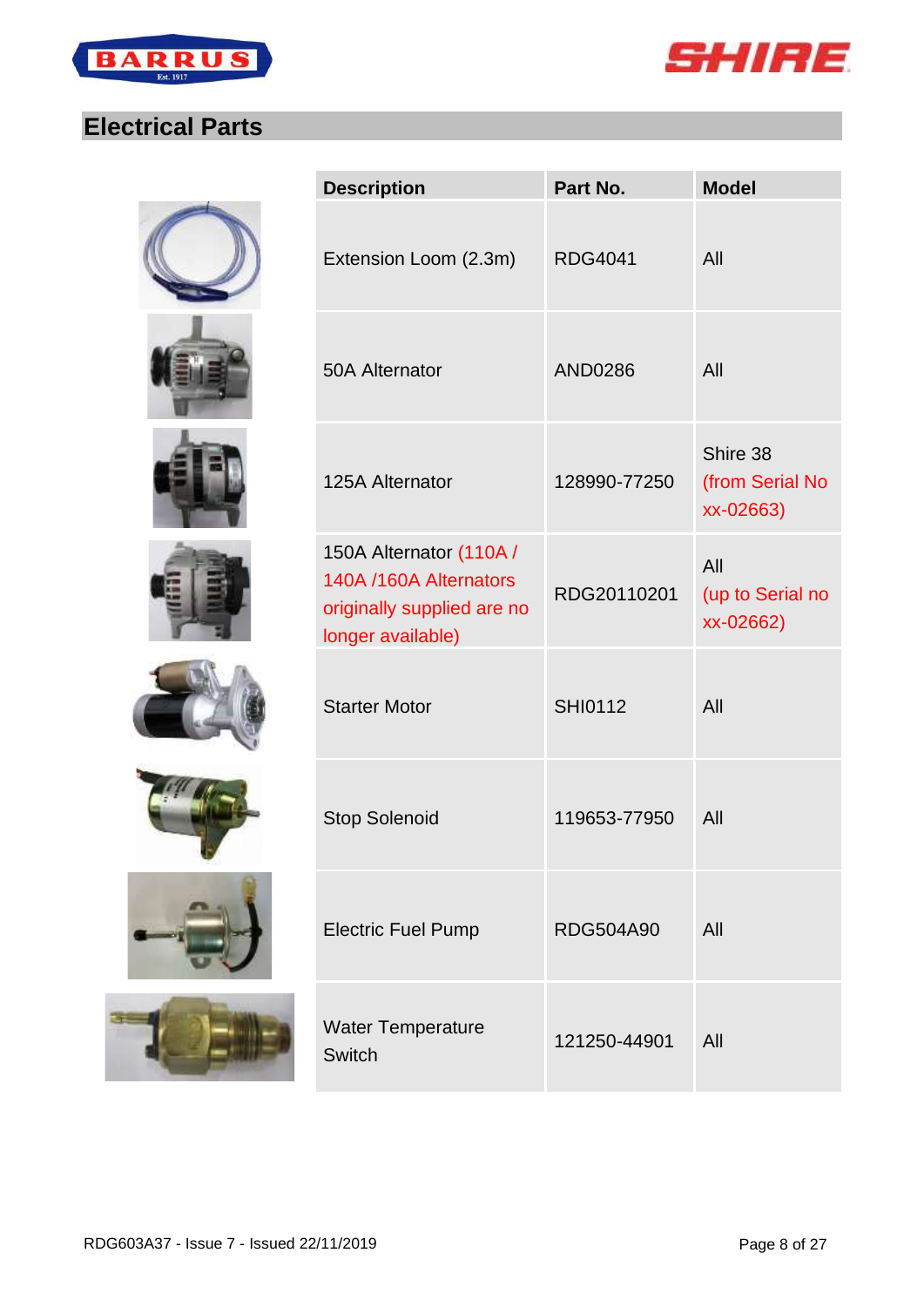



















| <b>Water Temperature</b><br>Sender and Switch (only<br>if Deluxe Panel is fitted) | RDG2189446     | <b>Shire 14 38</b><br>Shire 38 |
|-----------------------------------------------------------------------------------|----------------|--------------------------------|
| Oil Pressure Switch /<br>Sensor (only if Deluxe<br>Panel is fitted)               | RDG2189445     | <b>Shire 14 38</b><br>Shire 38 |
| <b>Engine Stop Control</b><br>System Fuse (40 Amp)                                | <b>RDG3246</b> | All                            |
| <b>Control Panel Supply</b><br>Fuse (15 Amp)                                      | <b>RDG3245</b> | All                            |
| <b>Engine Start Control</b><br>System Fuse (15 Amp)                               | <b>RDG3245</b> | All                            |
| Glow Plug Fuse (40 Amp) RDG3246                                                   |                | All                            |
| <b>Starter Relay</b>                                                              | <b>RDG1396</b> | All                            |
| <b>Cold Start Relay</b>                                                           | <b>RDG5279</b> | Shire 38                       |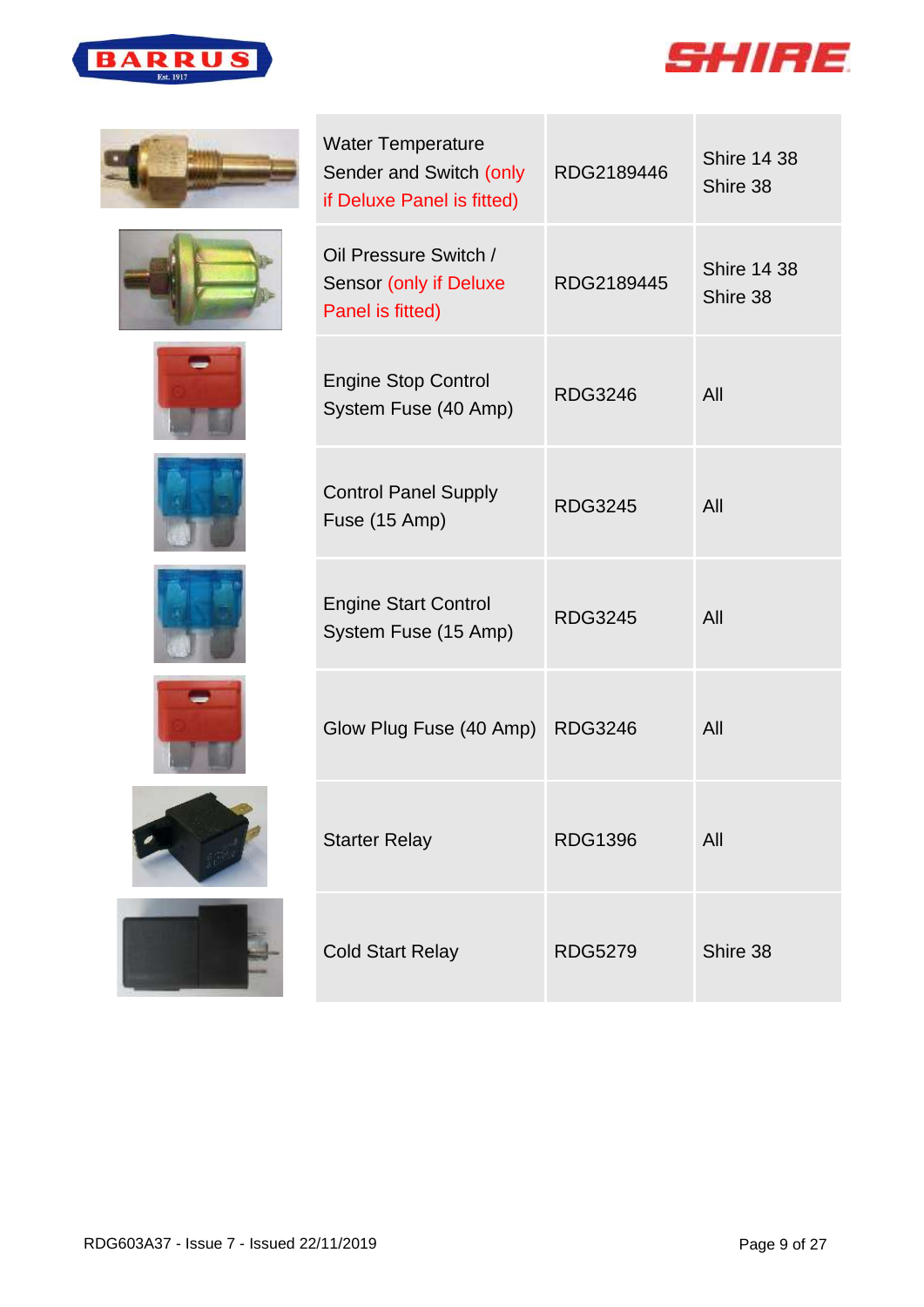



#### <span id="page-9-0"></span>**Gearbox Parts**



| <b>Description</b>            | Part No.   | <b>Model</b> |
|-------------------------------|------------|--------------|
| Damper Drive Plate for        |            |              |
| PRM 90 D2 / PRM 120           |            |              |
| D <sub>2</sub> (and all other | RDG2493    | All          |
| mechanical gearboxes)         |            |              |
| PRM 90 D2 Gearbox (this       |            |              |
| replaces the PRM 120 D2       |            |              |
| Gearbox which may be          | RDG914A196 | All          |
| fitted)                       |            |              |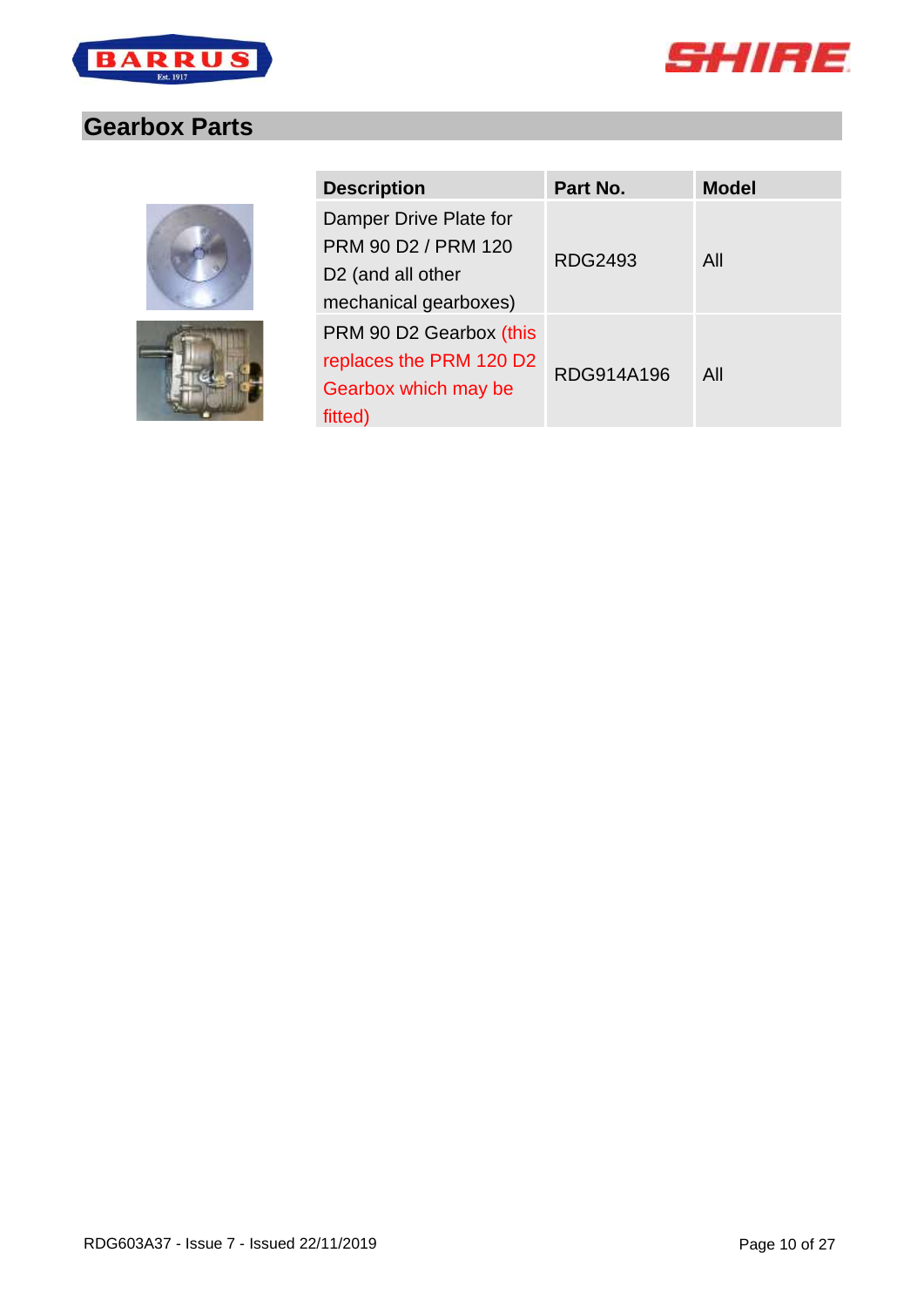



## <span id="page-10-0"></span>**Pumps**



| <b>Description</b>        | Part No.       | <b>Model</b> |
|---------------------------|----------------|--------------|
| Sump Pump $\frac{3}{4}$ " | <b>RDG2837</b> | All          |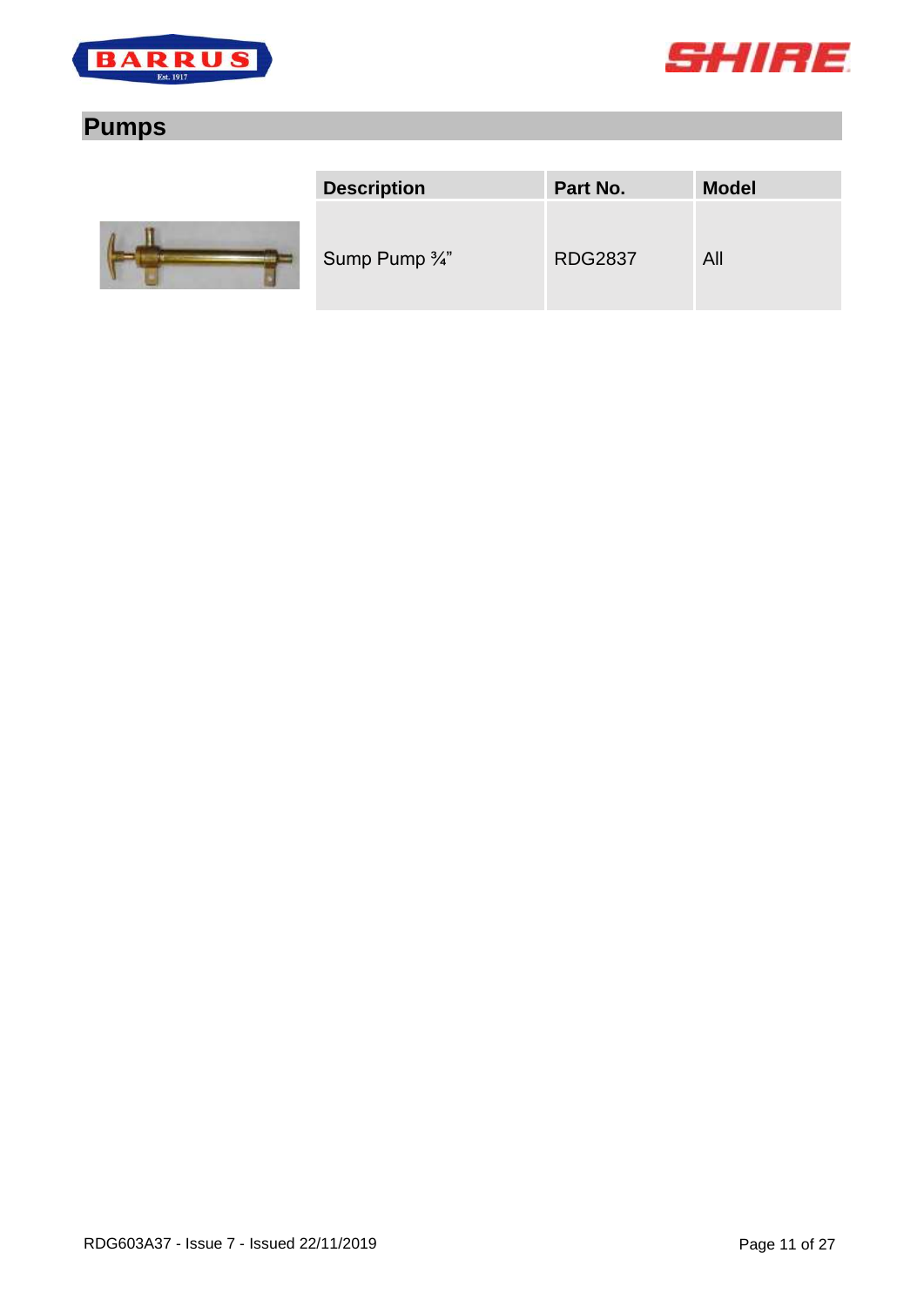



#### <span id="page-11-0"></span>**Thermostat Parts**











| <b>Description</b>                                      | Part No.        | <b>Model</b>                                         |
|---------------------------------------------------------|-----------------|------------------------------------------------------|
| Thermostat (71°)<br>(Fitted to engine)                  | 129155-49801    | <b>Shire 11 38</b>                                   |
| Thermostat (88°)<br>(Fitted to twin thermostat)         | L375-06203-2    | <b>Shire 11 38</b>                                   |
| Thermostat (82°)<br>(Fitted to engine)                  | <b>RDG909A7</b> | <b>Shire 12 38</b><br><b>Shire 14 38</b><br>Shire 38 |
| <b>Thermostat Gasket</b><br>(Fitted to engine)          | 129350-49541    | All                                                  |
| <b>Thermostat Gasket</b><br>(Fitted to twin thermostat) | L375-06202      | <b>Shire 11 38</b>                                   |
| <b>Thermostat Gasket</b><br>(Fitted to twin thermostat) | KM385T-06209    | <b>Shire 11 38</b>                                   |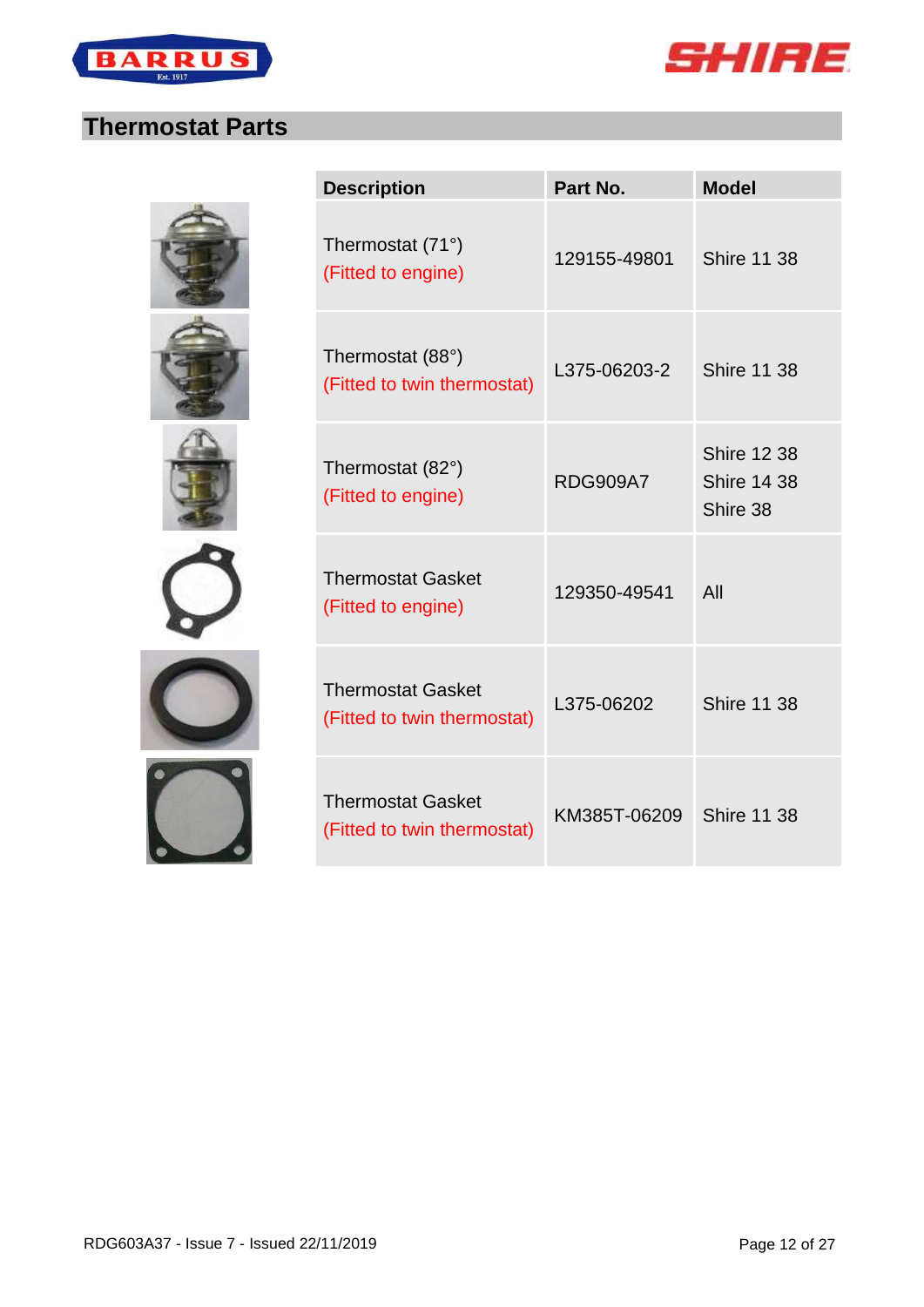



## <span id="page-12-0"></span>**Header Tank Parts**







| <b>Description</b>      | Part No.       | <b>Model</b> |
|-------------------------|----------------|--------------|
| <b>Header Tank</b>      | <b>RDG6364</b> | All          |
| <b>Header Tank Cap</b>  | <b>RDG1723</b> | All          |
| <b>Header Tank Hose</b> | <b>RDG3310</b> | All          |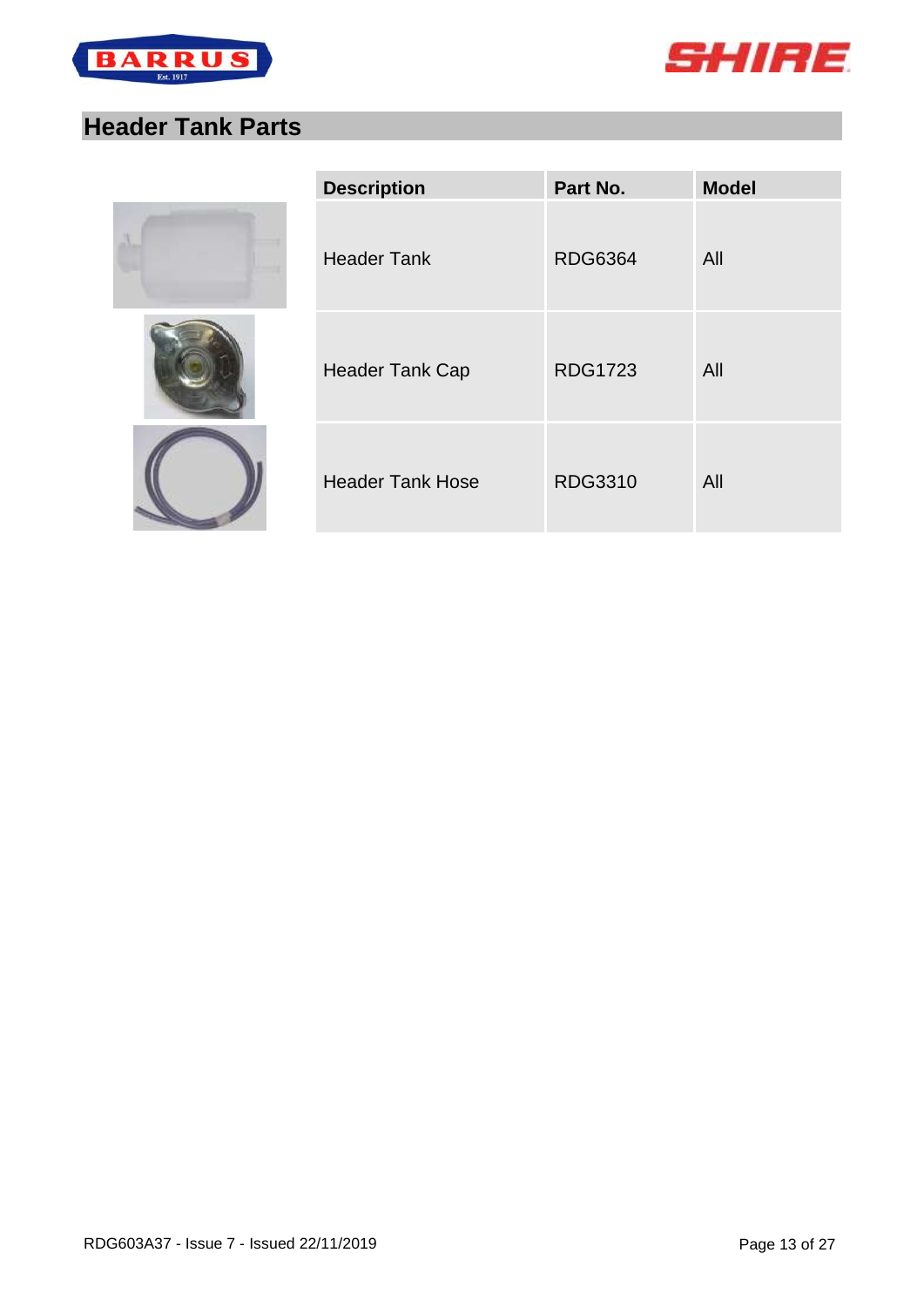



# <span id="page-13-0"></span>**Travel Power Parts**

| <b>Description</b>                                | Part No.       | <b>Model</b>                                         |
|---------------------------------------------------|----------------|------------------------------------------------------|
| 3.5kW Travel Power<br><b>Alternator Belt</b>      | <b>RDG6076</b> | <b>Shire 11 38</b>                                   |
| 3.5kW Travel Power<br><b>Alternator Belt</b>      | RDG0047511     | <b>Shire 12 38</b><br><b>Shire 14 38</b><br>Shire 38 |
| <b>5kW Travel Power</b><br><b>Alternator Belt</b> | <b>RDG6076</b> | <b>Shire 11 38</b>                                   |
| <b>5kW Travel Power</b><br><b>Alternator Belt</b> | RDG0047511     | <b>Shire 12 38</b><br><b>Shire 14 38</b><br>Shire 38 |
| 7/8kW Travel Power<br><b>Alternator Belt</b>      | <b>RDG6082</b> | All                                                  |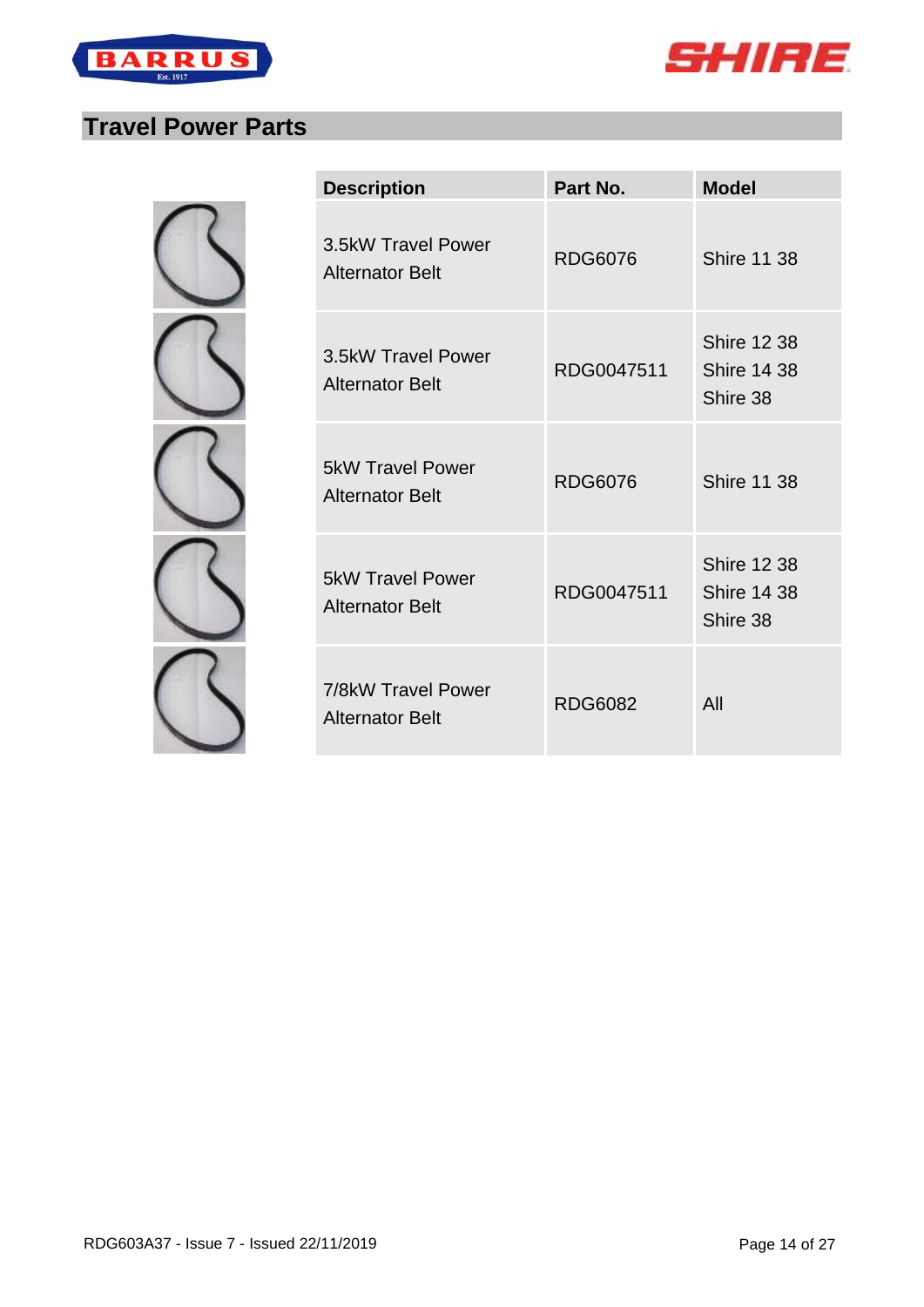



# <span id="page-14-0"></span>**Engine Mount Parts**





| <b>Description</b>           | Part No.       | <b>Model</b> |
|------------------------------|----------------|--------------|
| <b>Engine Mount</b>          | <b>RDG3033</b> | All          |
| <b>Engine Mount Stud Kit</b> | <b>RDG1867</b> | All          |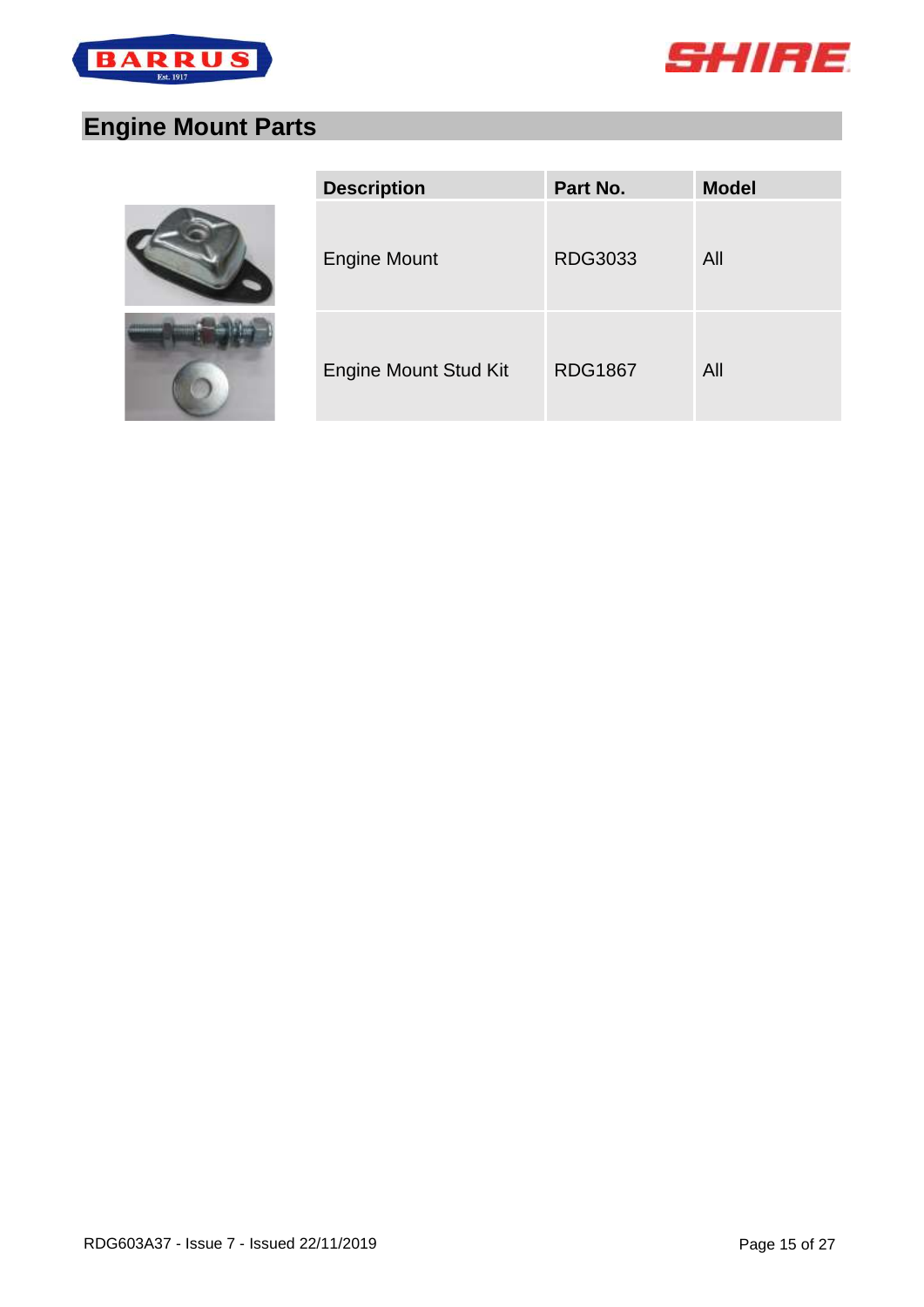



## <span id="page-15-0"></span>**Exhaust Manifold Blankets**



| <b>Description</b>     | Part No.   | <b>Model</b> |
|------------------------|------------|--------------|
| <b>Exhaust Blanket</b> | RDG9047745 | All          |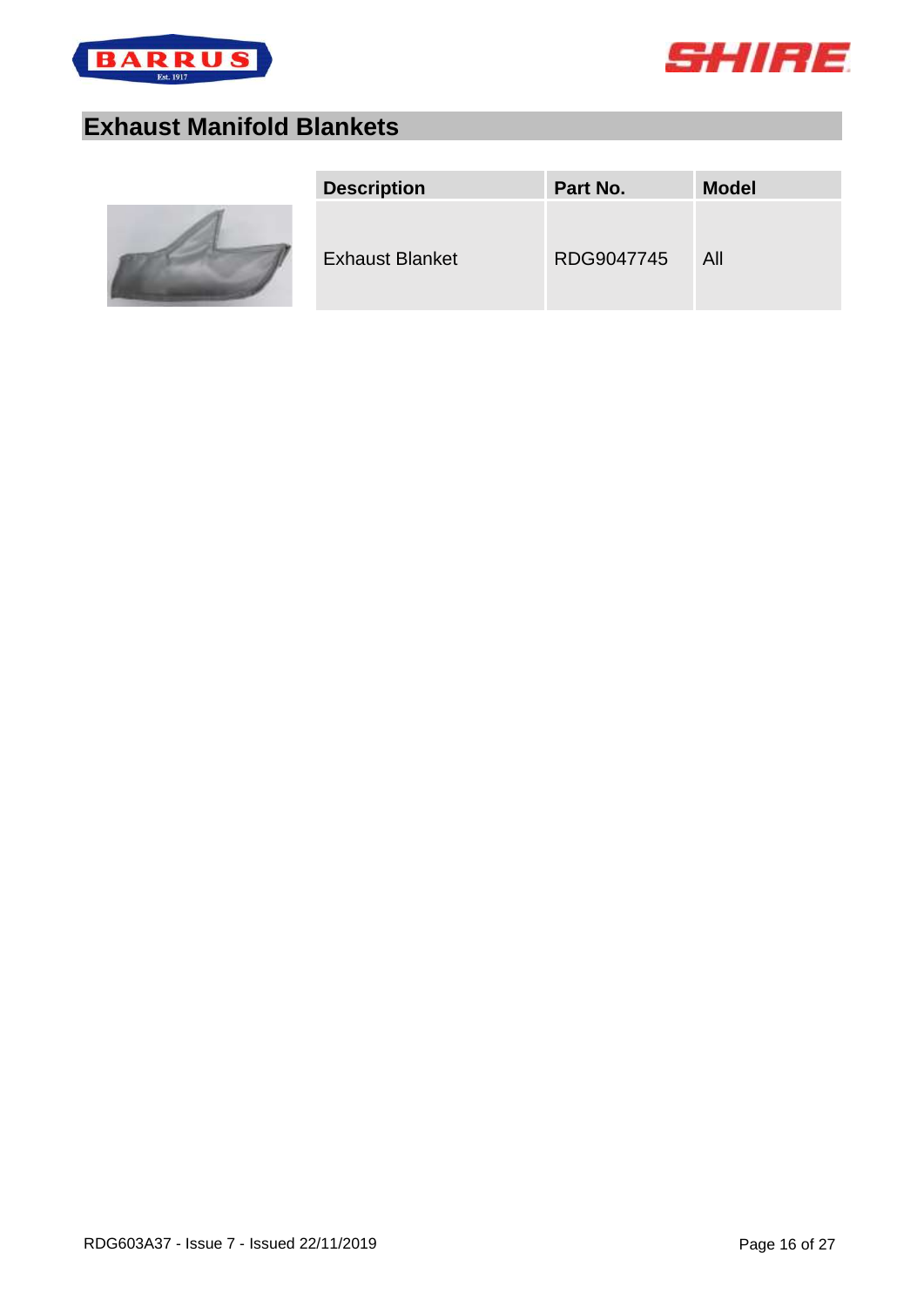



# <span id="page-16-0"></span>**Engine Parts: Injectors**



| Diagram No.   | <b>Description</b>        | Part No.                                                       | <b>Model</b> |
|---------------|---------------------------|----------------------------------------------------------------|--------------|
| Injector<br>1 | 729602-53101              | <b>Shire 11 38</b><br><b>Shire 12 38</b><br><b>Shire 14 38</b> |              |
|               | 729604-53200              | Shire 38                                                       |              |
| 2             | <b>Injector Protector</b> | 119802-11870                                                   | All          |
| 3             | <b>Injector Seat</b>      | 119625-11880                                                   | All          |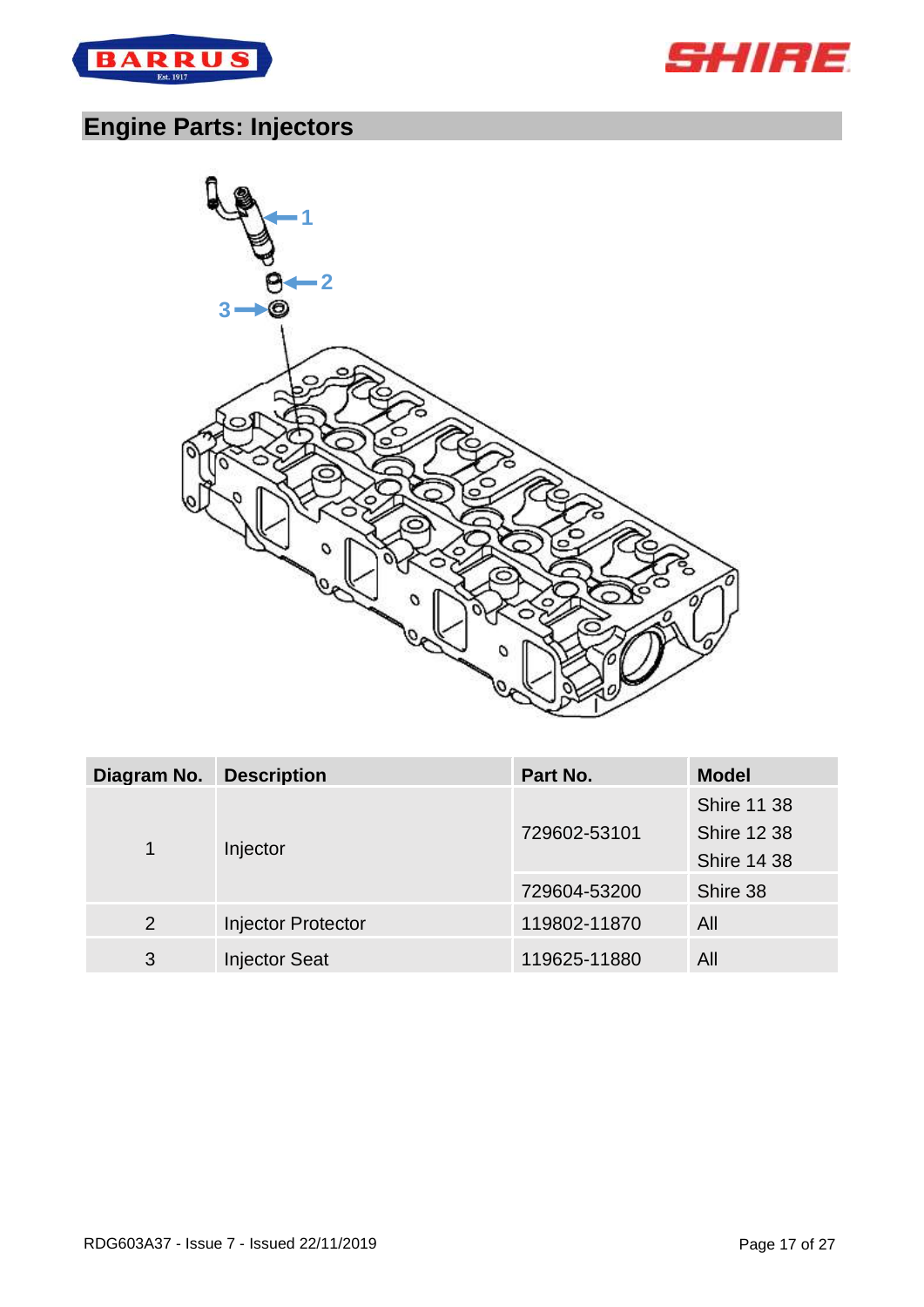



## <span id="page-17-0"></span>**Engine Parts: Fuel Injection Pump**



| Diagram No.                     | <b>Description</b> | Part No.                                                       | <b>Model</b> |
|---------------------------------|--------------------|----------------------------------------------------------------|--------------|
| <b>Fuel Injection Pump</b><br>1 | 729602-51310       | <b>Shire 11 38</b><br><b>Shire 12 38</b><br><b>Shire 14 38</b> |              |
|                                 |                    | 729688-51301                                                   | Shire 38     |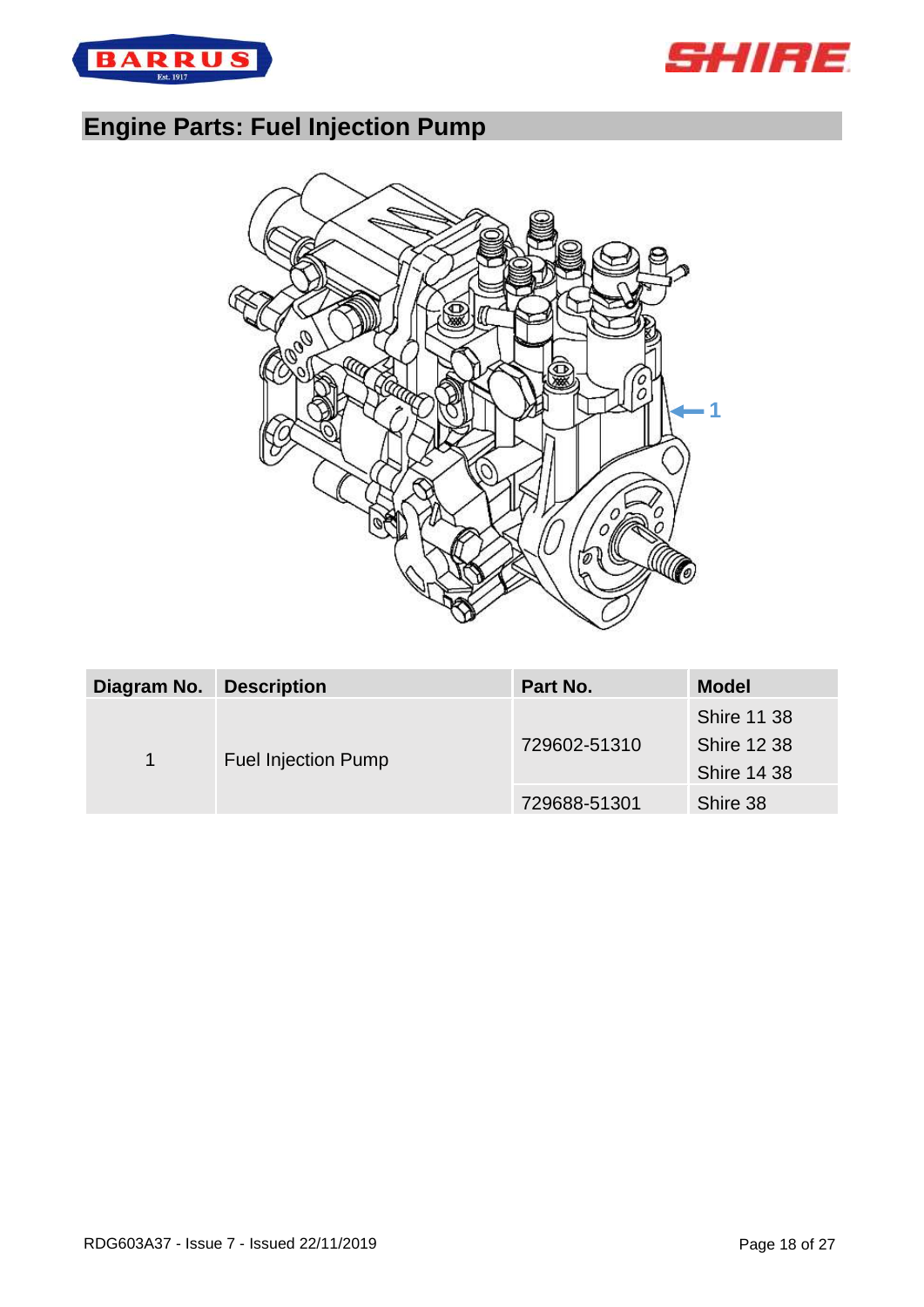



# <span id="page-18-0"></span>**Engine Parts: Rocker Cover Gasket & Oil Cap**



| Diagram No.          | <b>Description</b>         | Part No.     | <b>Model</b> |
|----------------------|----------------------------|--------------|--------------|
| $\blacktriangleleft$ | <b>Rocker Cover Gasket</b> | 129601-11310 | All          |
| 2                    | Oil Cap                    | 124160-01751 | All          |
| 3                    | Oil Cap O-Ring             | 24311-000320 | All          |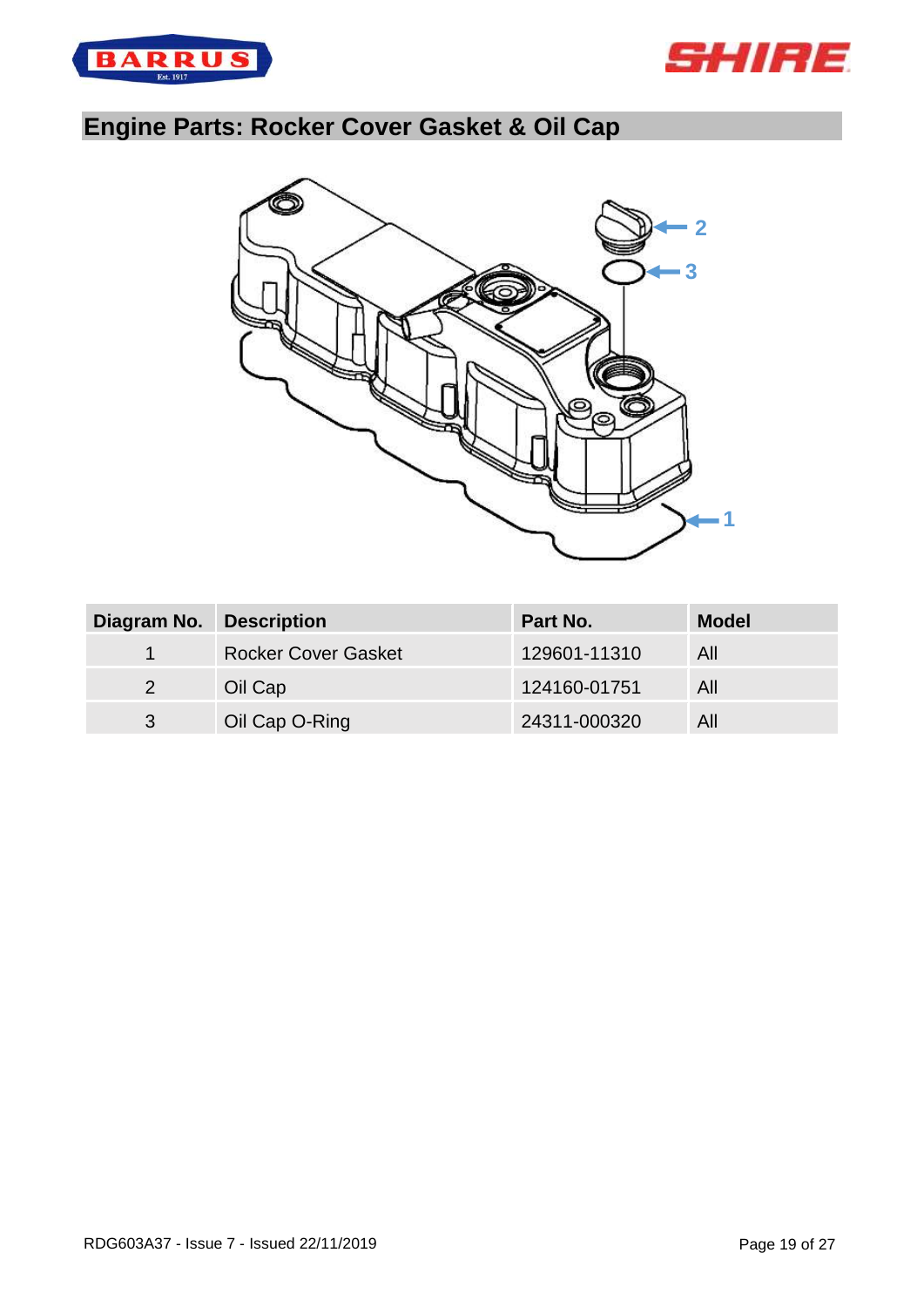



## <span id="page-19-0"></span>**Engine Parts: Cylinder Head Gasket**



| Diagram No. Description |                             | <b>Part No.</b> | <b>Model</b> |
|-------------------------|-----------------------------|-----------------|--------------|
|                         | <b>Cylinder Head Gasket</b> | 129407-01340    | All          |
|                         | <b>Cylinder Head Bolt</b>   | 129150-01200    | All          |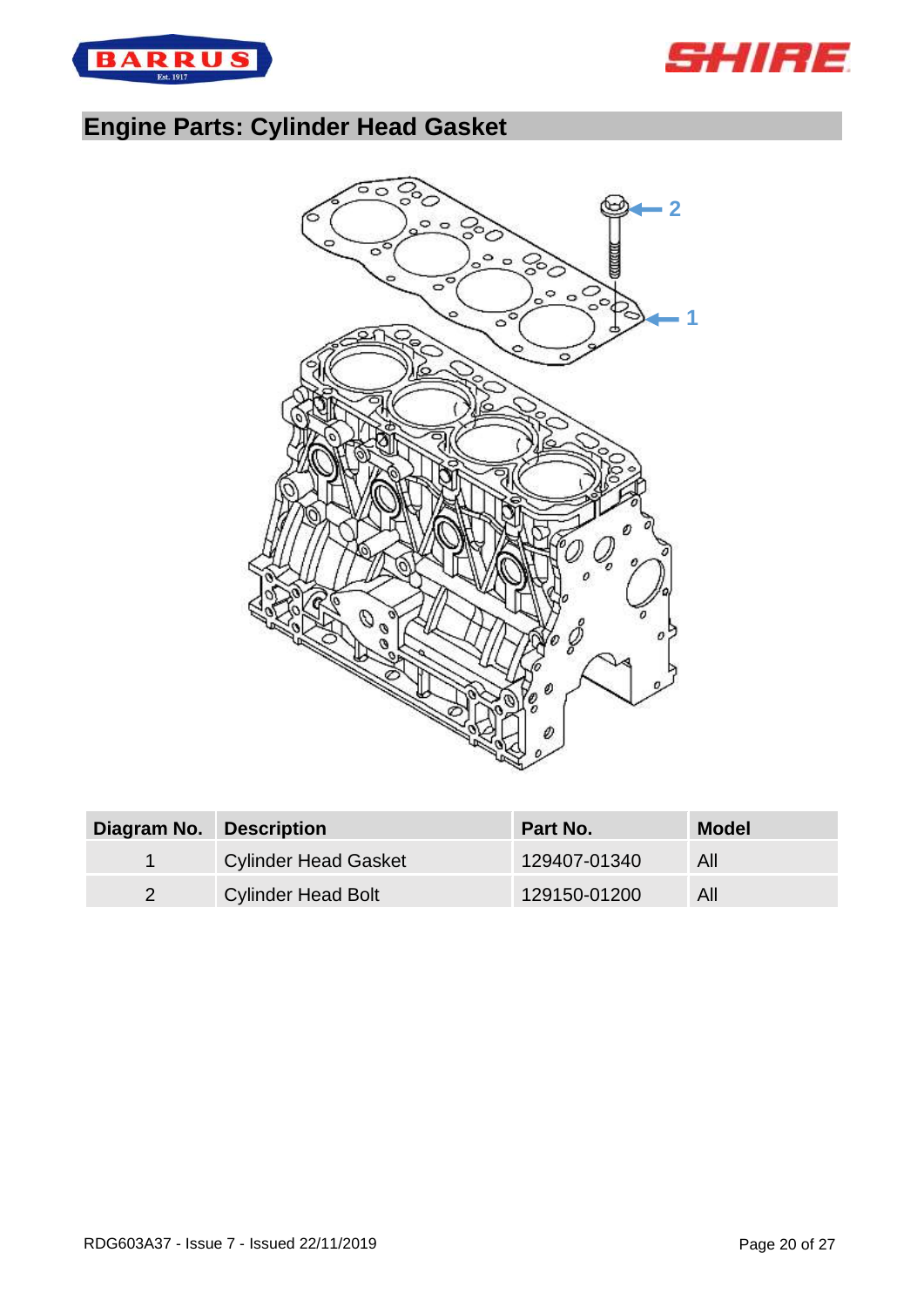



## <span id="page-20-0"></span>**Accessories: Exhaust Equipment**

| <b>Description</b>                             | Part No.       | <b>Model</b> |
|------------------------------------------------|----------------|--------------|
| <b>Exhaust Coupling 1.5"</b>                   | <b>RDG1916</b> | All          |
| <b>Flexible Exhaust Pipe</b><br><b>Blanket</b> | <b>RDG2477</b> | All          |
| Flexible Exhaust 1.5"                          | <b>RDG1879</b> | All          |
| Dry Exhaust Silencer 1.5" RDG1911              |                | All          |
| Hospital Silencer 1.5"                         | <b>RDG6536</b> | All          |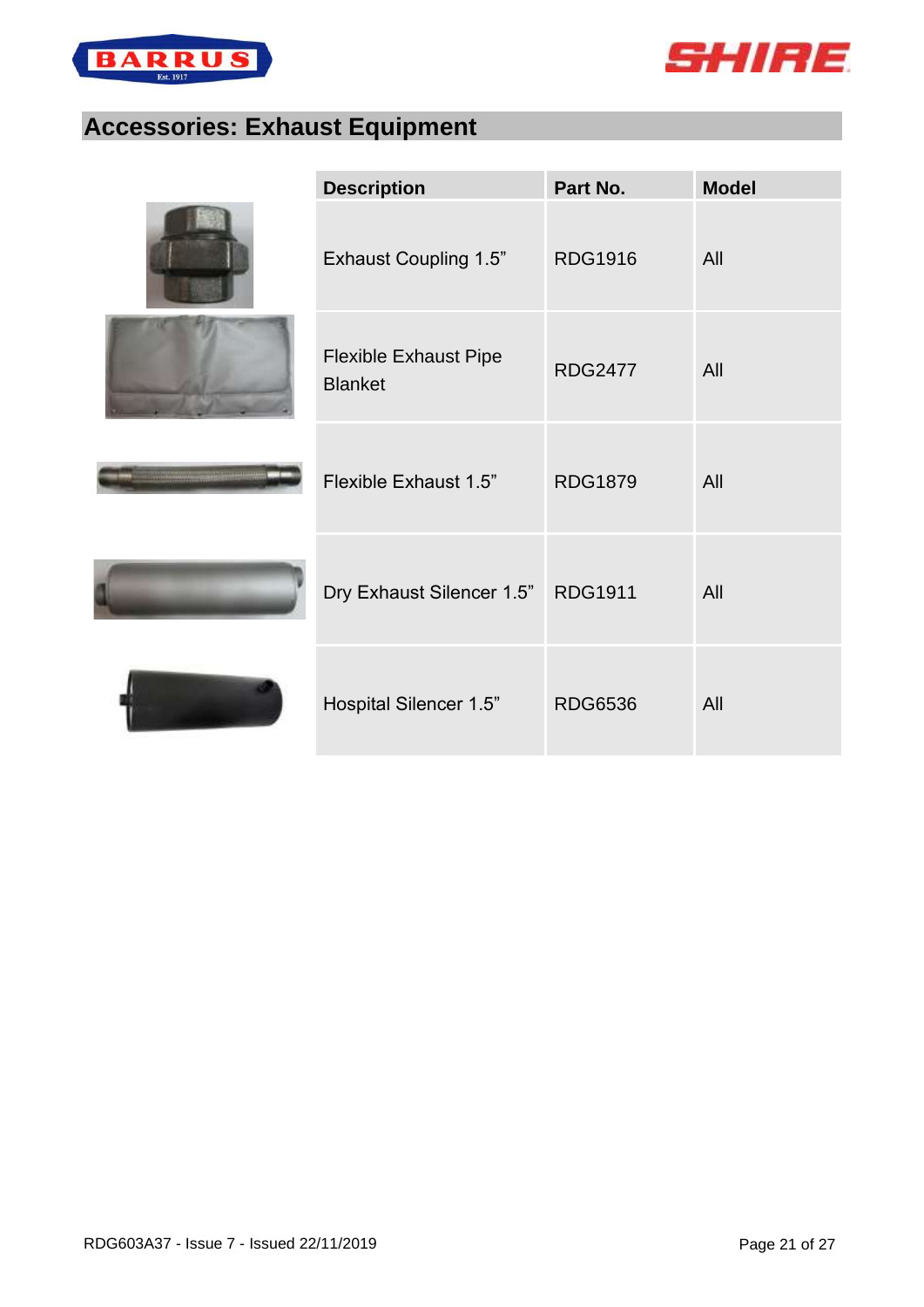



#### <span id="page-21-0"></span>**Accessories: Sterngear**

|                    | <b>Description</b>                                | Part No. | <b>Model</b> |
|--------------------|---------------------------------------------------|----------|--------------|
|                    | $30"$ x $1.5"$ Diameter<br><b>Propeller Shaft</b> | EPB3841  | All          |
|                    | <b>Weldable Sterntube</b>                         | EPB5534  | All          |
| <b>No</b><br>Image | Flexible Shaft Seal (to<br>suit 1.5" shaft)       | EPB5536  | All          |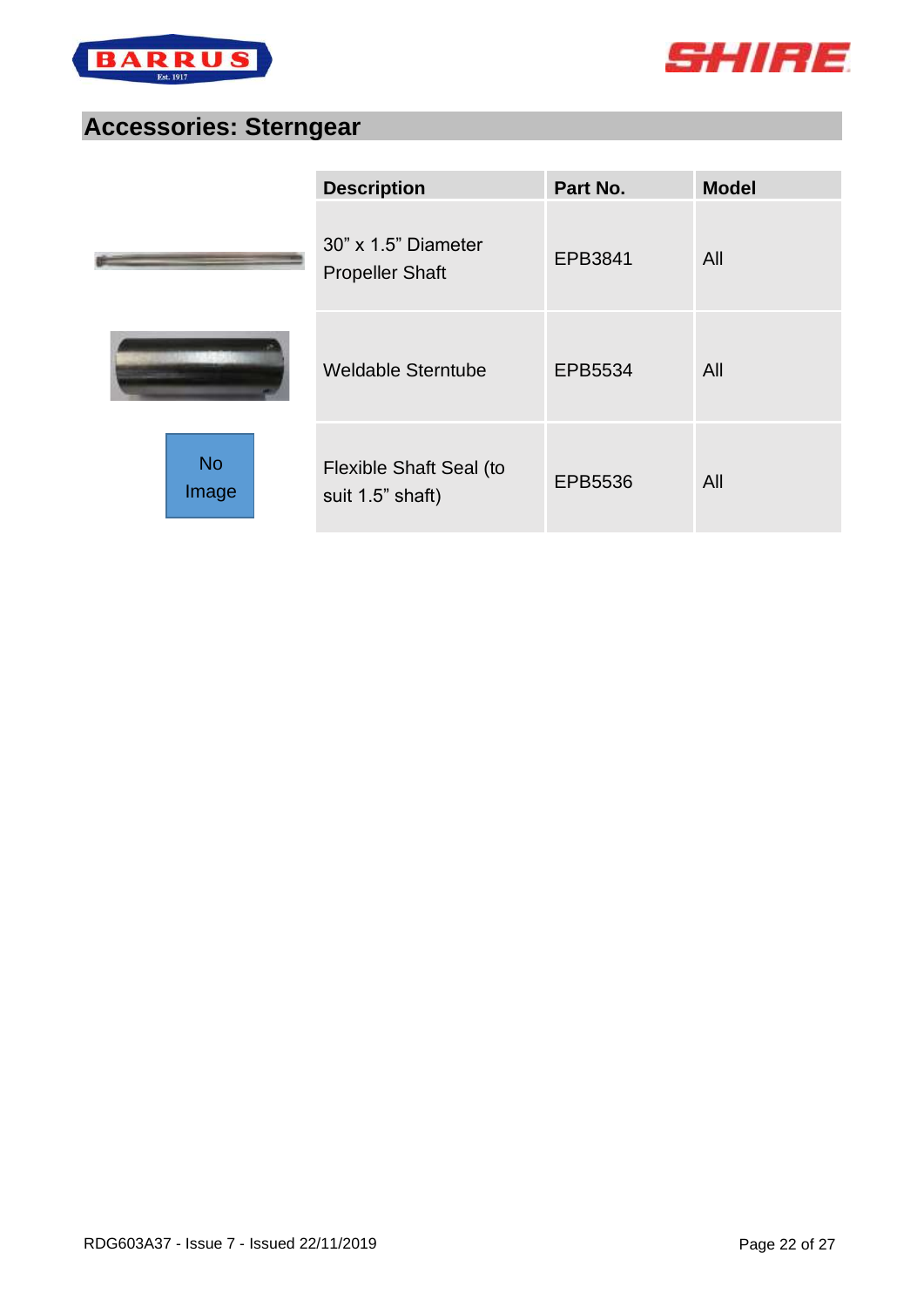



## <span id="page-22-0"></span>**Accessories: Couplings**





| <b>Description</b>                              | Part No.   | <b>Model</b> |
|-------------------------------------------------|------------|--------------|
| <b>R&amp;D Flexible Coupling</b><br><b>Disc</b> | RDG9129347 | All          |
| R&D Split Boss Clamp<br>Coupling                | RDG1079349 | All          |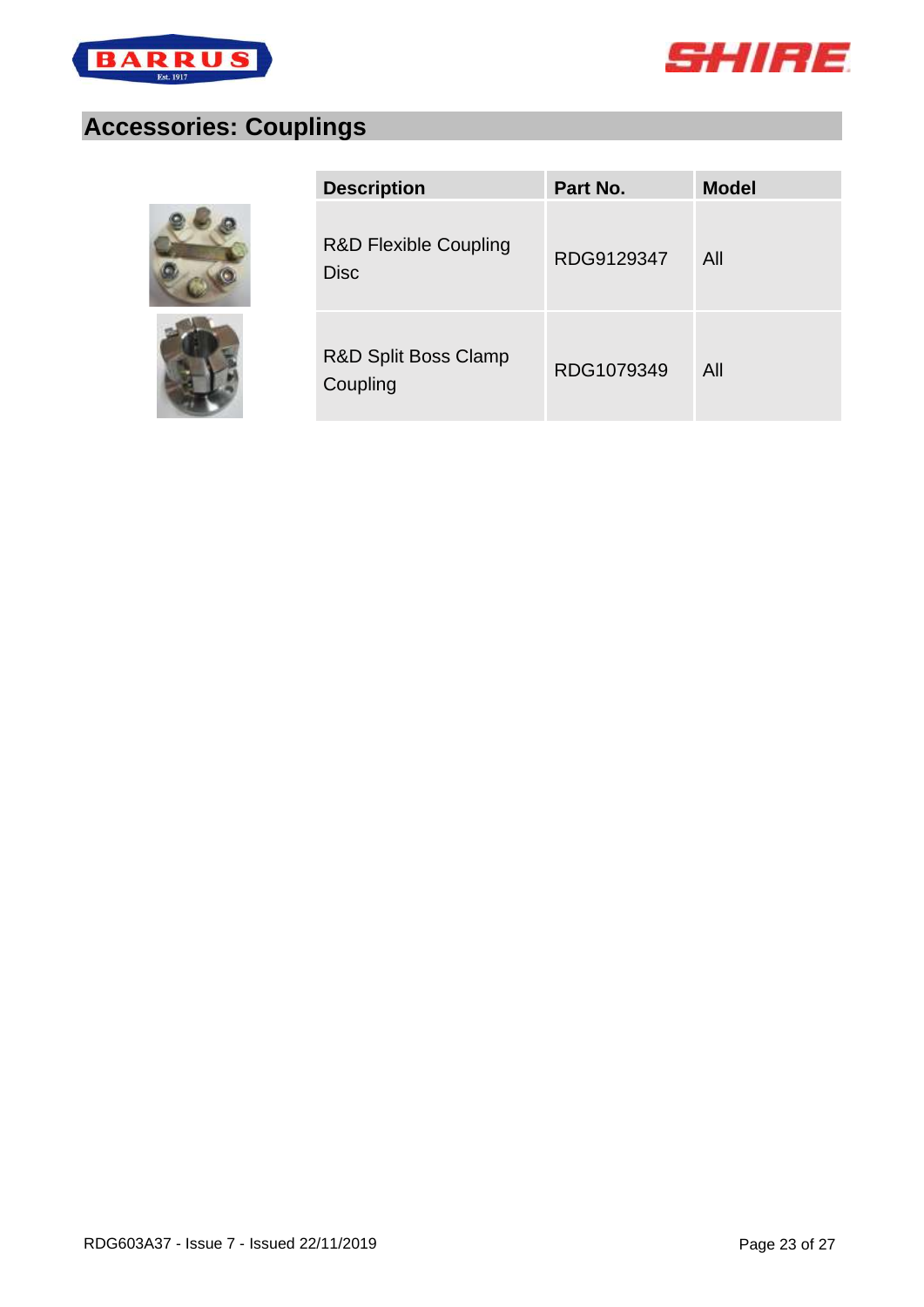



#### <span id="page-23-0"></span>**Accessories: Propellers**



| <b>Description</b>             | Part No. | <b>Model</b> |
|--------------------------------|----------|--------------|
| 18" x 10" 3 Blade<br>Propeller | 18X103PB | $All^*$      |

**Suitable for a 1.5" Shaft, 12:1 Taper**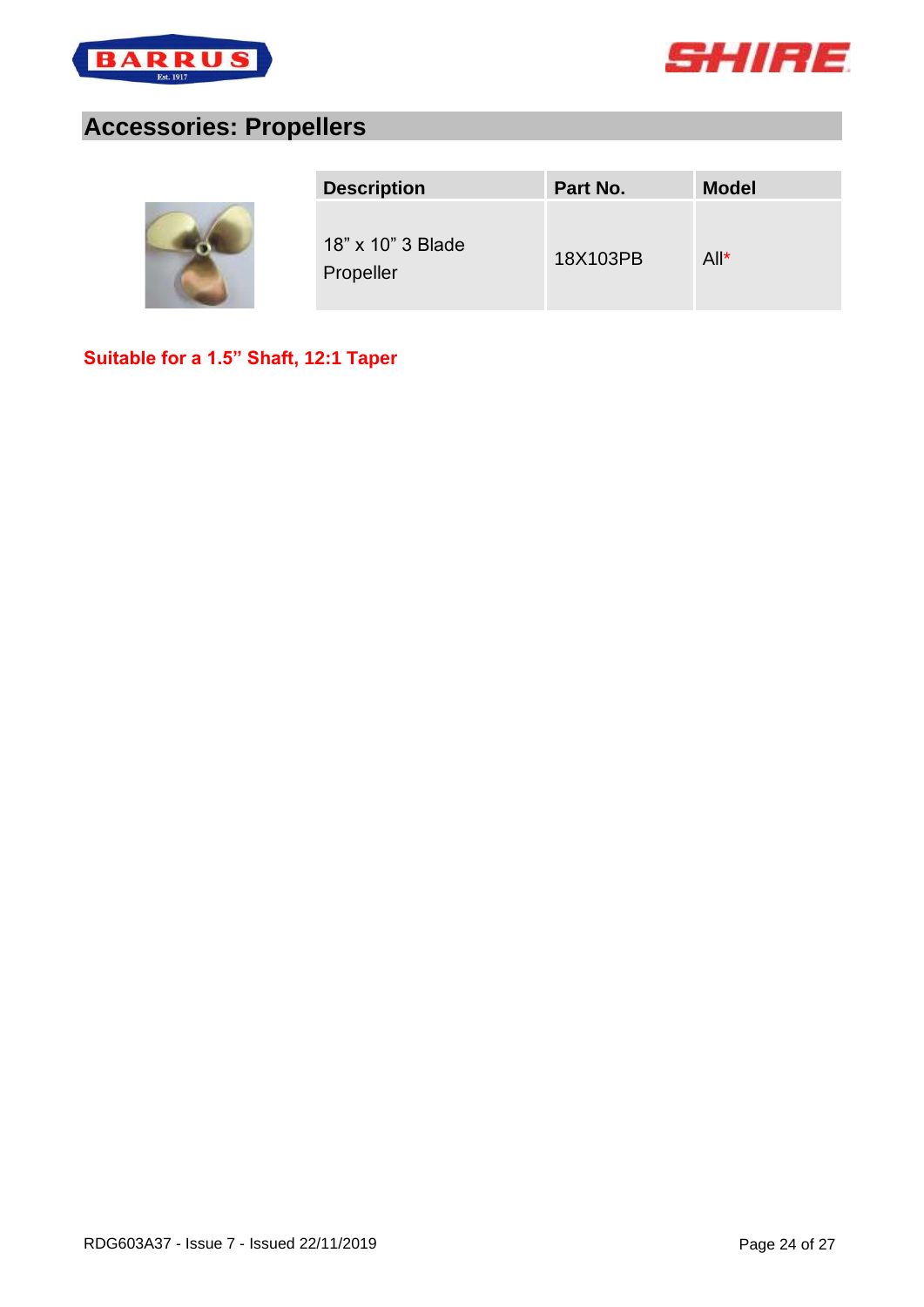



## <span id="page-24-0"></span>**Accessories: Lever Controller**





| <b>Description</b>                          | Part No.    | <b>Model</b> |
|---------------------------------------------|-------------|--------------|
| Single Lever Control Unit<br>(side mounted) | RDG92010055 | - All        |
| 3 Metre Cable                               | RDG92010056 | All          |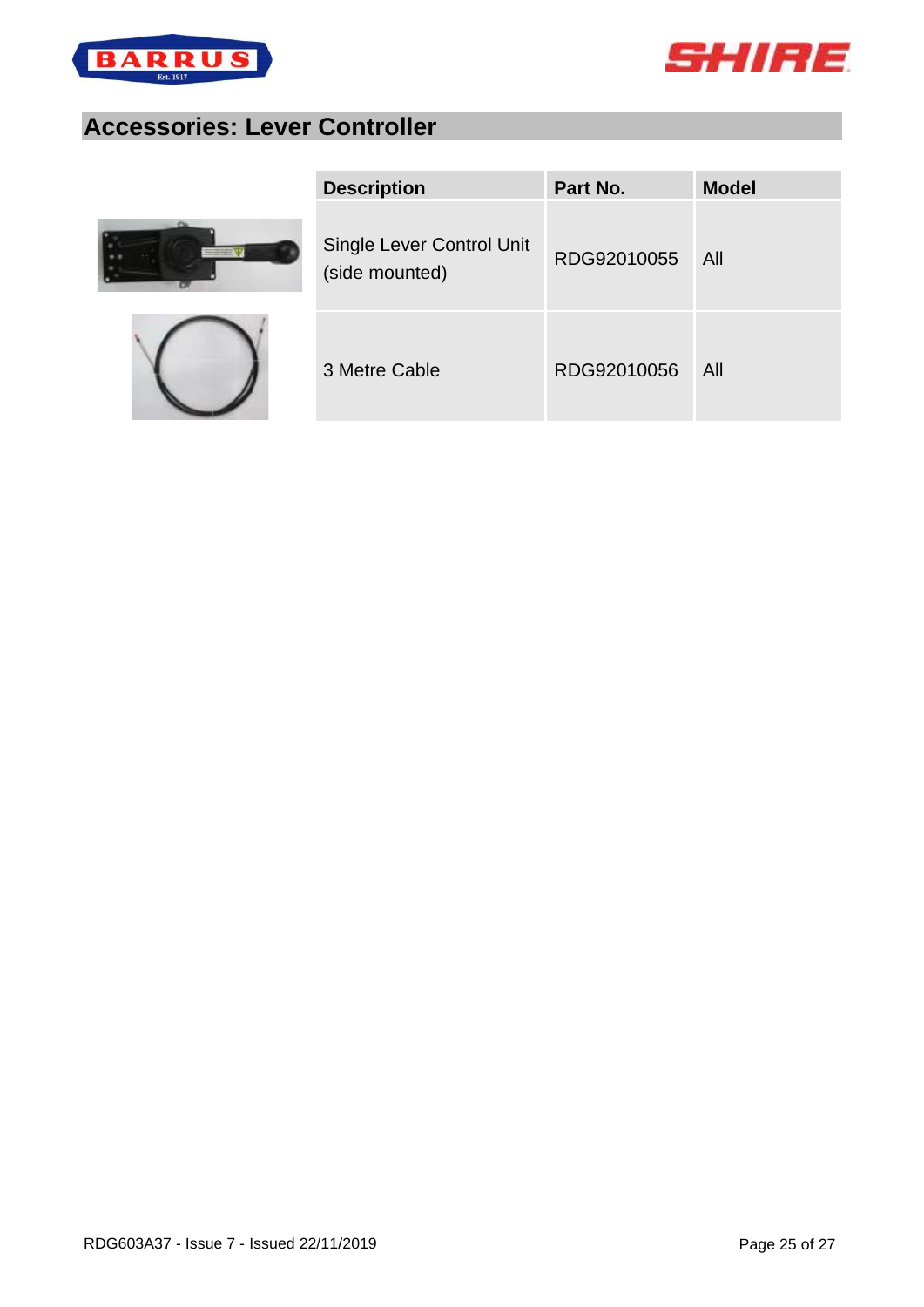



#### <span id="page-25-0"></span>**Dealer List**

| Area                  | Company                                                                 | <b>Telephone</b>             | Email                                       |
|-----------------------|-------------------------------------------------------------------------|------------------------------|---------------------------------------------|
|                       | <b>Bluenine Marine</b>                                                  | 01189 406482                 | info@blueninemarine.co.uk                   |
| <b>BERKSHIRE</b>      | <b>Driveline Marine</b>                                                 | 0118 942 3877                | tam@drivelinemarine.com                     |
|                       | Marcus Marine Engineering Ltd<br>(Servicing, Repairs & Breakdowns only) | 07900890911                  | Marcus@marcusmarine.co.uk                   |
| <b>BRISTOL</b>        | <b>Advance Marine</b>                                                   | 01275 815910                 | phil@advancemarine.co.uk                    |
|                       | <b>Midland Chandlers</b>                                                | 01928 751 800                | preston.brook@midlandchandlers.co.uk        |
| <b>CHESHIRE</b>       | Nantwich Canal Centre Ltd                                               | 01270 625122                 | info@nantwichcc.com                         |
| <b>CUMBRIA</b>        | Windermere Aquatic Ltd                                                  | 01539 442121                 | service@aquaticboatcentres.com              |
| <b>DERBYSHIRE</b>     | <b>Midland Chandlers</b>                                                | 01283 701445                 | willington@midlandchandlers.co.uk           |
| <b>DEVON</b>          | Sleeman & Hawken Ltd                                                    | 01626 778266                 | sales@sleeman-hawken.co.uk                  |
| <b>ESSEX</b>          | French Marine Motors Ltd                                                | 01206 305233<br>01255 850303 | info@frenchmarine.com                       |
| <b>HAMPSHIRE</b>      | <b>Marine Power Ltd</b>                                                 | 0238 0403918                 | sales@marine-power.co.uk                    |
| <b>HERTFORDSHIRE</b>  | Lee Valley Marina                                                       | 01920 870499<br>01920 293101 | stansteadmarina@vibrantpartnerships.co.uk   |
|                       | <b>Keypart Ltd</b>                                                      | 01923 276000                 | sales@keypart.com                           |
| <b>LEICESTERSHIRE</b> | <b>Foxton Boat Services Ltd</b>                                         | 01162 792285                 | foxtonboats@btinternet.com                  |
| <b>LONDON</b>         | Lee Valley Marina                                                       | 020 88061717                 | springfieldmarina@vibrantpartnerships.co.uk |
| <b>MIDDLESEX</b>      | <b>Lindon Lewis Marine</b>                                              | 01932 247427                 | service@pushtheboatout.com                  |
| NORTHAMPTON           | Grand Junction Boat Co.                                                 | 01604 858043                 | info@boatrepairs.uk.com                     |
|                       | <b>Midland Chandlers</b>                                                | 01788 891401                 | braunston@midlandchandlers.co.uk            |
| <b>NOTTINGHAM</b>     | Farndon Marina                                                          | 01636 705483                 | info@farndonmarina.co.uk                    |
| <b>STAFFORDSHIRE</b>  | JD Boat Services Ltd                                                    | 01902 791811                 | david@jdboats.co.uk                         |
|                       | <b>Midland Chandlers</b>                                                | 01785 712437                 | penkridge@midlandchandlers.co.uk            |
|                       | Stone Boatbuilding Company                                              | 01785 812688                 | stonechandlery@aol.com                      |
|                       | <b>Streethay Wharf</b>                                                  | 01543 414808                 | office@streethaywharf.co.uk                 |
| <b>WARWICKSHIRE</b>   | Springwood Haven Leisure Ltd                                            | 0845 4566572                 | enquiries@springwoodhaven.co.uk             |
| <b>WILTSHIRE</b>      | Devizes Marina                                                          | 01380 725300                 | sales@devizesmarina.com                     |